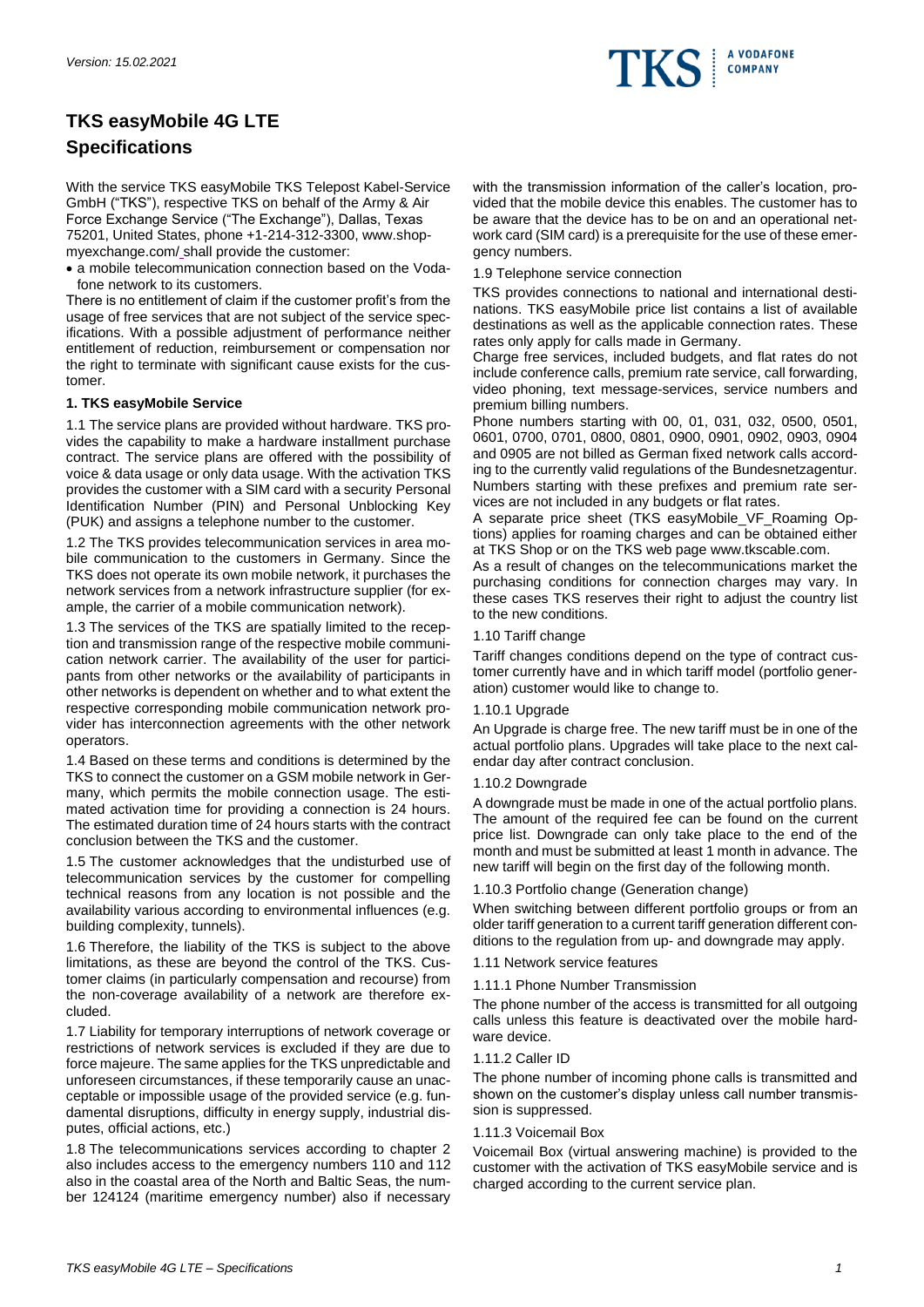

# 1.11.4 Call Forwarding

The TKS easyMobile network forwards automatically incoming calls without interruption of an operator directly to the voicemail box (if this function has been configured) or to mobile or fixed network connection national and international that has been setup from the customer. Charges for call forwarding can be retrieved on the actual price list.

## 1.11.5 Call Waiting

During an existing voice call additional calls are signalled by a tone. The calling party's number may be displayed. The waiting call can be accepted additionally – alternating between lines is possible. Customers can permanently deactivate the call waiting feature over their hardware device.

#### 1.11.6 Alternating between lines

Two connections may be alternately used from one telephone access, without having to intermediately disconnect a connection.

#### 1.11.7 Three-party conference

In addition to an existing connection a further connection may be established and the conversations can be switched to have a three-party conference.

#### 1.11.8 Text Messages

Text Messages (Short-Message-Service) enables customers with text messages compatible hardware the capability to send and receive text messages from up to 160 characters per message. Requirement for receiving a text message is that the SIM card or mobile device has enough free storage room.

#### 1.11.9 MMS

MMS (Multimedia-Message-Service) enables customers with compatible hardware and a data volume up to 300 KB according to the GSM MMS the sending and receiving of standard message, picture and/or tone as a MMS message.

## 1.11.10 Emergency calls

With inserted SIM card and the availability of any commercial cell phone network are the emergency numbers 110 and 112 always available, provided that a voice call compatible telecommunication device gets used In most cases the exact position of the caller cannot be located but the radio cell in which the call is coming from.

#### 1.11.11 Block of 0900 numbers

The block of 0900 numbers is a default option with TKS easyMobile and is charge free. If this feature is not desired it must be requested to be removed.

#### 1.11.12 Block of 0137 numbers

The block of 0137 numbers is a default option with TKS easyMobile and is charge free. If this feature is not desired it must be requested to be removed.

## 1.11.13 Block of 0180 numbers

The block of 0180 numbers is a default option with TKS easyMobile and is charge free. If this feature is not desired it must be requested to be removed.

## 1.11.14 Block of 118x numbers

The block of 118x numbers is a default option with TKS easyMobile and is charge free. If this feature is not desired it must be requested to be removed.

## 1.11.15 Block of mobile payment

(e.g. third-party services) The block of mobile payment is a default option with TKS easyMobile and is charge free. This feature cannot be removed (Due to offering VAT free services).

## 1.11.16 Premium Voice Short dial numbers - prefix 22

The Premium Voice Short dial numbers with a starting prefix 22 can be blocked charge free on request. It is not possible to block certain numbers starting with the prefix 22. The block will prohibit all outgoing premium voice short dial numbers starting with the 22 prefixes. This block can be requested at any TKS location or via TKS hotline number.

#### 1.11.17 Cost Control

In order to provide protection against very high invoices, TKS observes mechanically the originated call, and data (Roaming and Third party services are not included in this monitoring) charges of every connection. With approaching the standard fixed limit, TKS will inform the customer about this status. To protect the customer against high costs the connection will be blocked for incoming and outgoing calls after the second fixed limit has been reached. It is further possible to make emergency calls and calls to the customer service center the TKS. On customer request adjustments can be made to the limit by which the customer is warned and/or blocked (Certain regulations apply for customers with VAT exemptions. Refer to VAT exemption information). Within the first 3 months increasing in the limit can only be granted after a pre-payment has been made.

## **2. Mobile Number Porting**

2.1 Transfer of the customer's existing mobile phone number from another carrier to the new service provider:

2.1.1 Porting is possible for an existing mobile phone contract (old contract) with another mobile provider (exporting mobile provider) during the term and not later than to the 90th calendar day after the cancellation due to the present mobile contract from service provider authorized mobile connection. For this the customer can assign the service provider, which forwards the number porting request to the exporting mobile service provider and handles with them the necessary porting steps.

2.1.2 The telephone number porting expects a completely and truthfully completed porting request. This can be found in Internet over the product page or obtained by the mobile provider.

2.1.3 Should the customer violate their obligations under the contract in regards to telephone porting, in particularly with providing wrong information in regards to the porting application, or is the porting due to some other reason that the customer is responsible for (e.g. by simultaneously assigning more than on mobile provider to port the telephone number), the service provider is entitled to claim compensation.

2.1.4 This porting request must be generally received no later than the 85 calendar days after the closure of the customer's contract from the exporting mobile provider to the service provider; otherwise the service provider cannot ensure the porting request within a maximum of 90 calendar days after the closure the contracts the exporting mobile provider.

2.1.5 The existing contract between the exporting service provider and the customer remains unaffected by the phone number porting. The customer may inquire about all arising expenses at the exporting mobile service provider (e.g. via telephone).

2.1.6 With porting an outage may occur for up to a calendar day. During this time period it is technically not possible to provide the performance that was contractually agreed to with the service provider, in particular mailbox usage, voice and data connections.

2.1.7 The customer`s requested telephone porting by the service provider can only be charge free revoked up to the specified porting date that was negotiated between the service provider and the exporting mobile provider.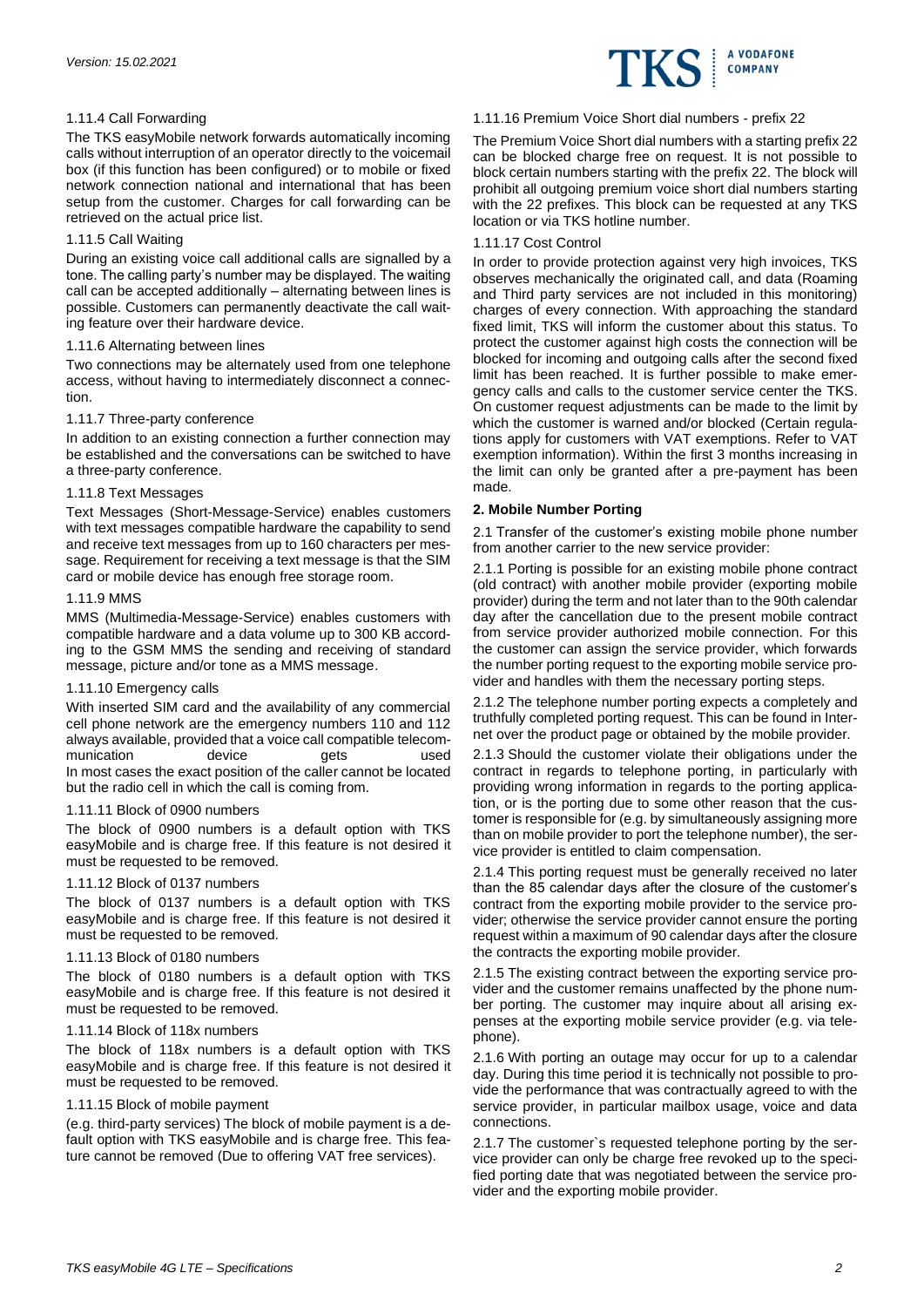

2.1.8 Should the respective phone number be used again by customer request by the exporting mobile provider or by another mobile provider after this time frame, a new porting request from the exporting (e.g. new mobile provider) provider is required. For this new porting request the exporting mobile provider will charge a processing fee according to § 46 chapter 5 TKG which corresponds to the costs arising through the transfer to the mobile provider and which can be referred to on the TKS easyMobile price list. In addition for such cases of (return) porting the regulations according to paragraph 15.2 also applies.

2.2 Transfer the customer own phone number to another mobile provider

2.2.1 The exportation of a phone number to another provider (importing mobile provider) can only be done if the porting request is submitted to the service provider by the importing mobile provider no later than to the 85th calendar day after the closure of contract. If the porting request is not submitted by this deadline the phone number will be returned to the service provider.

2.2.2 If during the term of the contract with the service provider a request for a porting of the mobile phone number to a another mobile service provider by the customer takes place, the existing contract between the customer and the service provider keeps unaffected by the porting. The customer may request the further costs arising from the existing contract costs with the service provider. On request the customer receives a new mobile phone for the remaining contract term after the porting.

2.2.3 The porting request must be done at the receiving mobile service provider side, who informs the service provider about the porting request. In case of a telephone number porting of an existing contract, the service provider will inform you about the conditions of porting and seek the agreement of the customer for porting.

2.2.4 The porting process may cause downtime of up to one calendar day. During this period, it is technically not possible to use the services of existing mobile phone contract with the service provider, particularly voice telephony, voice mail and data transmission.

2.2.5 When porting the mobile phone number to another mobile service provider, the service provider will charge a handling fee according to § 46 chapters 5 of the TKG, which corresponds to the costs for the service provider resulting from the exchange and the price list, can be seen.

## **3. Rate of transmission**

TKS easyMobile 4G LTE tariffs have generally up to 500 mbps download speed and up to 100 mbps upload speed this represents the upper limit and cannot be guaranteed.

The transmission speeds in the download and in the upload are indicated for your service plan in the respective price list that was contractually agreed to.

When using the data, the logged-in users share the available bandwidth (so-called shared medium) in the mobile radio cells. The actual achievable transmission speed during data usage is depending on:

- the local availability of the respective mobile radio technology,
- The network load of the Internet backbone, - The occupancy / utilization of the mobile radio network
- by the number of users in the respective mobile radio cell,
- The distance to the antenna and the movement of the user, - the terminal used (including its operating system and other software used),
- the transmission speed of the selected servers of the respective content provider,

- use outside or inside buildings. Within buildings, network availability and transmission speed may be limited.

In the event of imminent temporary and exceptional network congestion, bandwidth-intensive services (e.g. streaming music, video streaming, gaming, large email attachments) may be limited. Downloads may take a long time.

## **4. Effects of Bandwidth Restriction on Applications and Services**

If the transmission speed is reduced to 32 kbps / 64 kbps in the download after consumption of the data volume agreed in the respective contract, the Internet access is only limited usable. Services with high bandwidth requirements (e.g. music streaming, video streaming, gaming, large email attachments, large downloads) are no longer usable in this case.

# **5. Signal Coverage**

5.1 The performance of the mobile data card is territorially restricted to the reception range and transmission range of the mobile networks or their power supply.

Information about the range of coverage, regarding in particularly the signal coverage at the customer's preferred locations, can be obtained from the network provider.

5.2 The TKS guaranteed also with fundamentally existing network coverage no ensures for signal coverage within closed rooms or in specific locations, as these may be affected by the structural conditions.

5.3 The TKS reserves the right to limit its services at times if this is necessary because of capacity limits respectively to request a limitation over a mobile network provider. Temporary disturbances, restrictions or interruptions of services can also be found in by an emergency or disaster, caused by atmospheric conditions and geographic circumstances as well as interference of technical funk, loss of power, or technical changes to the system because of miscellaneous measures (e.g. maintenance work or repairs), that are necessary for the proper or improved provision of services, or for reasons of force majeure arise (including strikes and lockouts).

## **6. Wifi-Hotspot and Router Usage**

The TKS 4G LTE UNLIMITED & 4G LTE Data Int Max plan does not allow the use of the SIM card in routers or other stationary devices. Tariff and optional data services (Data flat and / or data-inclusive volume) are exclusively for the own use of the customer. Services in the form of WiFi / WiFi networks / hotspots for business / public use by third parties are prohibited. If these types of use are not expressly permitted, a separate, specific agreement with TKS / Vodafone is required. The tariffs use admissibility in the terminal of the customer as a modem / personal hotspot for their own or private use remains unaffected. Tariffs with unlimited data volume may only be used as end customer with domicile in Germany in the usual scope mobile in a smartphone. The resale is just as inadmissible as the use in routers and the transfer to third parties. The same applies to the operation of commercial services and the routing of data connections. TKS / Vodafone reserve the right to automatically disconnect the connection after every 24 hours and to terminate the contractual relationship extraordinarily in case of unusual consumption behavior.

# **7. Included Additional Options**

# 7.1 Rollover Data for 4G Voice Tariffs

Rollover Data keeps the unused data volume from the current billing cycle until the end of the following billing cycle. The included monthly tariff data volume will always be used before the rollover data goes into effect. The Rollover Data may also be used within EU countries.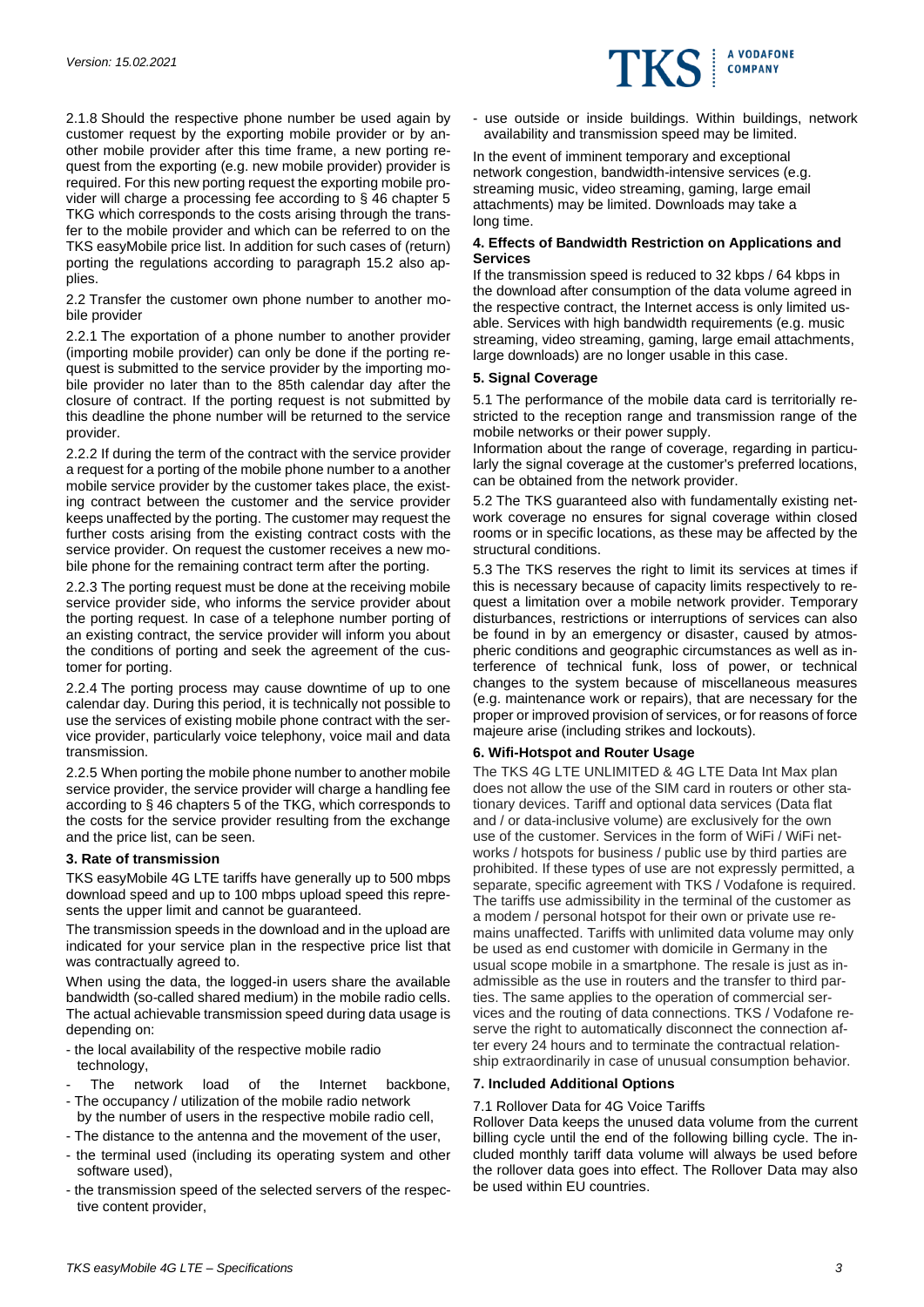

# 7.2 Vodafone Hotspot Usage

With your easyMobile service you'll have access to Vodafone's nation-wide network of over 1.5 million high-speed hotspots located outdoors in public spaces, and indoors in restaurants, hotels, and other businesses.

To locate the hotspots near you go to the hotspot finder web page or use the Vodafone Hotspot finder app (German only).

# 7.3 WiFi Calling

(Only included in TKS easyMobile smartphone services concluded after the 10<sup>th</sup> April 2017.)

WiFi Calling allows the capability to make and receive calls via WiFi and achieve better conversation quality in areas where cellular network have poor or no reception. A smartphone that supports WiFi Calling and a WiFi connection are required.

Calls made over WiFi calling are charged according to the original tariff.

International and other connections that are not included in your plan will be charged when using WiFi Calling.

WiFi Calling is only available within the German WiFi network and is not available for Roaming.

Note: If the WiFi area is departed, an interruption may occur.

# 7.4 GigaPass

With the GigaPass option the use of selected apps are categorized in a pass without deducting from the plans included data volume.

One GigaPass option is charge free included in the service plan (personal choice) and up to three more passes can be added for an additional monthly fee (refer to price list).

The GigaPass options are only available with TKS 4G LTE XS-L tariffs (not available for 4G LTE UNLIMITED or Data plans).

- Chat Pass
- Social Pass
- Music Pass
- Video Pass (Not available with: 4G LTE XS or UNLIMITES tariff plan)

# 7.4.1 GigaPass Option Change

Included & Non-Included GigaPass option: can be changed to the next billing cycle ( $6<sup>th</sup>$  of the month). The request for GigaPass option change must be submitted before the last working day of a month and starts on the  $6<sup>th</sup>$  of the following month.

# 7.4.2 GigaPass Participating App Partners

The customer is responsible for informing theirself about the availability of the currently participating app partners before contracting (a listing of the currently participating app partners can be found under: [www.tkscable.com\)](http://www.tkscable.com/).

The participating app partners listed under a dedicated pass may change. Apps can be added or dropped.

The services of participating app partners are not part of the GigaPasses, and the respective partner terms of usage apply.

## 7.4.3 GigaPass Speed Limitation

If the original plans data volume has reached the speed limitation, the GigaPass options will also be limited in speed.

## 7.4.4 GigaPass Non-Included Services

Voice and video telephony, advertising and the opening of external links are not included in the GigaPasses and the usage is deducted from the plans data volume.

If a link to another app or webpage is used, the data usage will be deducted from the original plan.

When using apps via Tethering or Virtual Private Network (VPN) the usage will be deducted from the plans included data volume.

## 7.4.5 GigaPass Hotspot usage

The GigaPasses can not be shared on other devices via a personal hotspot.

# 7.4.6 GigaPass Video Contents

At the moment video contents are not compressed. However, the provider reserves the right to restrict video streaming content to SD quality (480p) in the future.

# 7.4.7 GigaPass Roaming

The GigaPasses have their own data volume budget for usage in EU-Abroad, Great Britain, Lichtenstein, Norway, and Island. The budget consists of 45 GB per billing cycle for all free and additional (fee-based) passes together. The customer receives the GigaPass roaming information via text by entry into an EU (also Great Britain, Lichtenstein, Norway, and Island) foreign country. After the customer has used 80% of the GigaPass budget they will be informed via text. After the complete budget of 45 GB has been reached the included tariff volume will be used for any further usage in EU-Abroad, Great Britain, Lichtenstein, Norway, and Island for the present billing time frame. After the included tariff data volume has been reached the speed will be limited to 32 kbps, if there is no SpeedFlex option booked.

# 7.4.8 GigaPass Duration/Cancellation

The GigaPass Options starts on the requested date and ends with the termination of mobile contract. The GigaPass options can not be canceled without cancelling the entire mobile contract.

# 7.5 EU Roaming

7.5.1 With the 4G LTE XS, S, M, & L the included data volume (also Data Rollover) can be used within the EU countries, Great Britain, Norway, Iceland, and Liechtenstein. This applies for outgoing and incoming roaming calls within the EU countries and to Germany, for Text and data usage according to the EU fair use policy.

7.5.2 With the TKS 4G LTE Data Int M & L the included data volume can be used within the EU countries, Great Britain, Norway, Iceland, and Liechtenstein according to the EU fair use policy.

7.5.3 TKS 4G LTE UNLIMITED & TKS 4G LTE Data Int Max: The unlimited data usage is only valid within Germany. The 4G LTE UNLIMITED has 45 GB included for EU countries and the easyTravel option. After the 45 GB are exceeded there will be a charge per MB of € 0.0030 (price without VAT).

7.5.4 The EU fair use policy permits within the EU & to Germany up to 500 minutes and 500 Texts per day. Exceeding this limitation will be charged the regulated EU roaming rate.

7.5.5 Included roaming connections do not apply to international waters (e.g. ferry, boat trips, etc.) or service numbers.

7.5.6 The EU Roaming is only valid in TKS easyMobile / Vodafone (partner) networks. For all countries outside of the EU refer to TKS easyMobile Roaming options rate sheet.

7.5.7 The use of TKS 4G LTE tariffs without additional costs applies only for temporary trips into the EU-countries, Great Britain, Norway, Iceland, and Liechtenstein. According to the valid specifications of the EU-Roaming regulation TKS is entitled to charge regulated surcharges per service, after the customer has been registered during a continuous period of four months for more days in a foreign EU network than in the German Vodafone network and if the major part of the usage took place in an EU foreign country, Great Britain, Norway, Iceland or Liechtenstein.

The surcharges apply to the valid EU regulations. A notification will be sent via text to the customer at least two weeks before the surcharges are collected. Within these two weeks the customer has the opportunity to adjust the usage behavior according to the above criteria in order to prevent being charged the surcharges.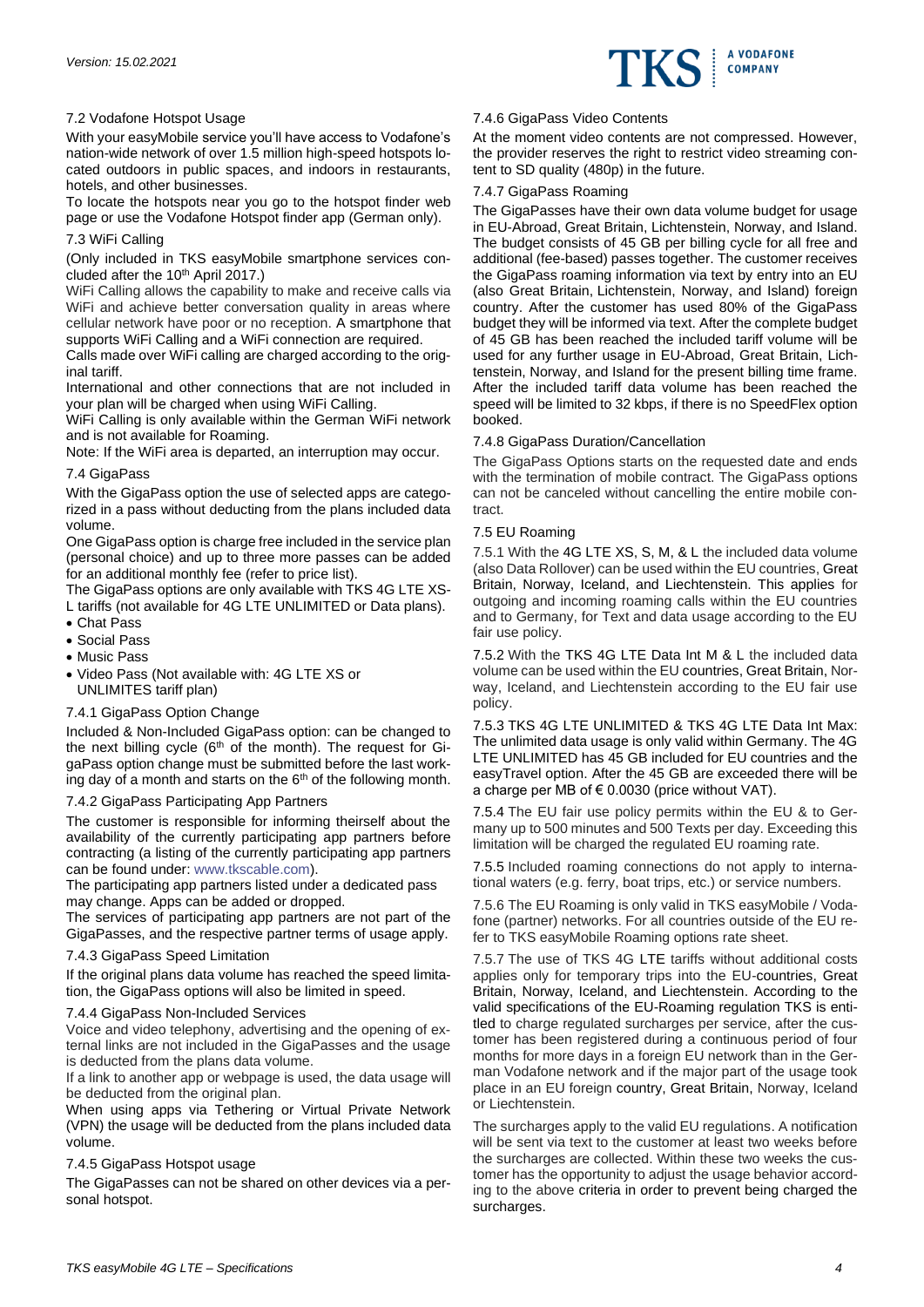

7.5.8 With the TKS 4G LTE Data Nat tariffs Roaming is restricted. The included budgets can only be used while in Germany. No Roaming possible.

# **8. Not Included Additional Options**

The appropriate prices and availability for these options are in the TKS easyMobile price list.

8.1 Additional TKS 4G Tariff Options

8.1.1 MinutenPaket EU Tag 120

The "MinutenPaket EU Tag 120" option is an additional option that can be added for €4.19 per day to the easyMobile contract. The "MinutePaket EU Tag 120" option provides the capability to make calls from Germany (not a roaming option) to mobile & landline networks of the EU. The 120 minutes budget starts immediately after booking and is valid until the end of the following day (11:59 p.m.).

The included budget does not include conference calls, premium rate services, call forwarding, video phoning, text-services, service numbers, and premium billing numbers.

The minute package ends automatically at the specified time and does not have to be canceled in advance. Unused minutes will also expire at this time.

The "MinutePackage EU Tag 120" can be booked via SMS code: SMS on 70127 / Text Code: TAGEU

8.1.2 TKS easyConnect Mobile Global Option

The easyConnect Mobile Global option is an additional option that can be added for €12.95 to the easyMobile contract.

The service can be used via myTKS App on one mobile device per contract with the login data provided over

the registration of a myTKS account. The registration for myTKS is conducted over the TKS web portal: tkscable.com. The username and password from the myTKS account is the login data for the myTKS App.

The user will be prompted to select one of their App relevant contracts for pairing after login. An automatic pairing verification will take place after the contract selection has been made. The use of more than one mobile device per contract is not possible. Pairing of a new / different device to a contract is possible.

Customer is responsible to keep their login data secret, also not to provide it to a third party.

If the customer allows the usage of third party the customer is liable for all costs that result in usage of a third party. If the customer suspects that unauthorized third parties have gained knowledge of the login data the customer is held responsible to immediately change the login data and report the unauthorized usage to TKS.

In case of theft, loss or misplacement of the login data or hardware device the customer remains obliged to pay for the usage, independent charges due to the use by a third party until the notification of the loss or misplacement has been received by the TKS. This also applies for connections that were established up to the blocking time (blocking charges apply to the customer), and if the customer negligence failed to report immediately to the TKS, the payment obligation of the customer regarding the monthly fees and minimum consumption remains unaffected.

The customer commits themselves to take over all charges which have occurred by authorized or unauthorized utilization of the service by third parties, unless the utilization is verifiable that it was beyond customer's responsibility.

The myTKS App is offered for Android (Version 5.1 or higher) and Apple iPhone (Version 10.3 or higher) devices and can be downloaded free of charge in the respective App stores

With the easyConnect Mobile Global option TKS will issue a landline number, which can be used for incoming and outgoing calls over a mobile device by using the myTKS App, provided that the customer has an activated TKS easyMobile contract.

All easyConnect Global countries (landlines and certain mobile connections), can be called free of charge according to the fair use policy. If the contract is cancelled or terminated the use of the myTKS App will be discontinued.

The myTKS App can be used over Wi-Fi or mobile data. TKS is not liable for data volume used over the mobile device by using the myTKS App without a Wi-Fi connection or for all mobile connections made without using the myTKS App. This also applies for roaming.

The fair use policy permits a maximum total talk time (incoming & outgoing calls) of 20,000 min per month over the myTKS App. After 4 hours of continuous use the connection will automatically be disconnected. Price for exceeding included fair use budget will be charged at standard Global rates (for further information refer to easyConnect price list). The myTKS App will be terminated by exceeding the fair use budget over two consequent months.

The myTKS App roaming usage is permitted. Data volume deductions may apply when the myTKS App is not used over Wi-Fi. Roaming charge for data usage may be charged if no option is booked. If a data option is booked for roaming the included option data will also

be used for the myTKS App when not connected over Wi-Fi.

The customer is obligated to inform TKS when possible two weeks in advance, about any upcoming moves and to relay the new address. If the customer requests at the new location again service, TKS strives punctually to provide service at the new location presuming that all the technical requirements are given. The original landline phone number is a geographically telephone number and therefore by a move in most cases a new landline phone number must be issued.

Emergency calls can only be placed via an existing GSM connection. If the customer doesn't have any signal the call will not be possible. Emergency calls via Wi-Fi calling are not possible.

A termination request must be submitted in writing from the contract holder. Cancellations are only valid to the end of the following month. If no written cancellation is submitted the option will continue on a monthly basis with the same cancellation conditions.

## 8.1.3 easyTravel

With the easyTravel option the tariff features of the TKS 4G LTE can be used in Switzerland, Turkey, the US and Canada. easyTravel Day is preset, for further use the easyTravel week can be activated by sending a text message.

With the TKS 4G LTE UNLIMITED the data usage of easyTravel Day & Week option is according to the included EU budget from the original tariff. The included EU budget of 45 GB per billing cycle will be calculated from the use in the EU plus the usage over the easyTravel option. Exceeding 45 GB (EU & easyTravel option) will be charged at  $\epsilon$  0.0030 per MB (price without VAT).

easyTravel – Calendar day (0:00 until 23:59) are counted according to Central European Time (CET).

## 8.1.4 Reisepaket World

With the Reisepaket World option the tariff features of the TKS 4G LTE can be used in 90 preselected countries. Reisepaket World Day is preset, for further use the Reisepaket World week can be activated by sending a text message.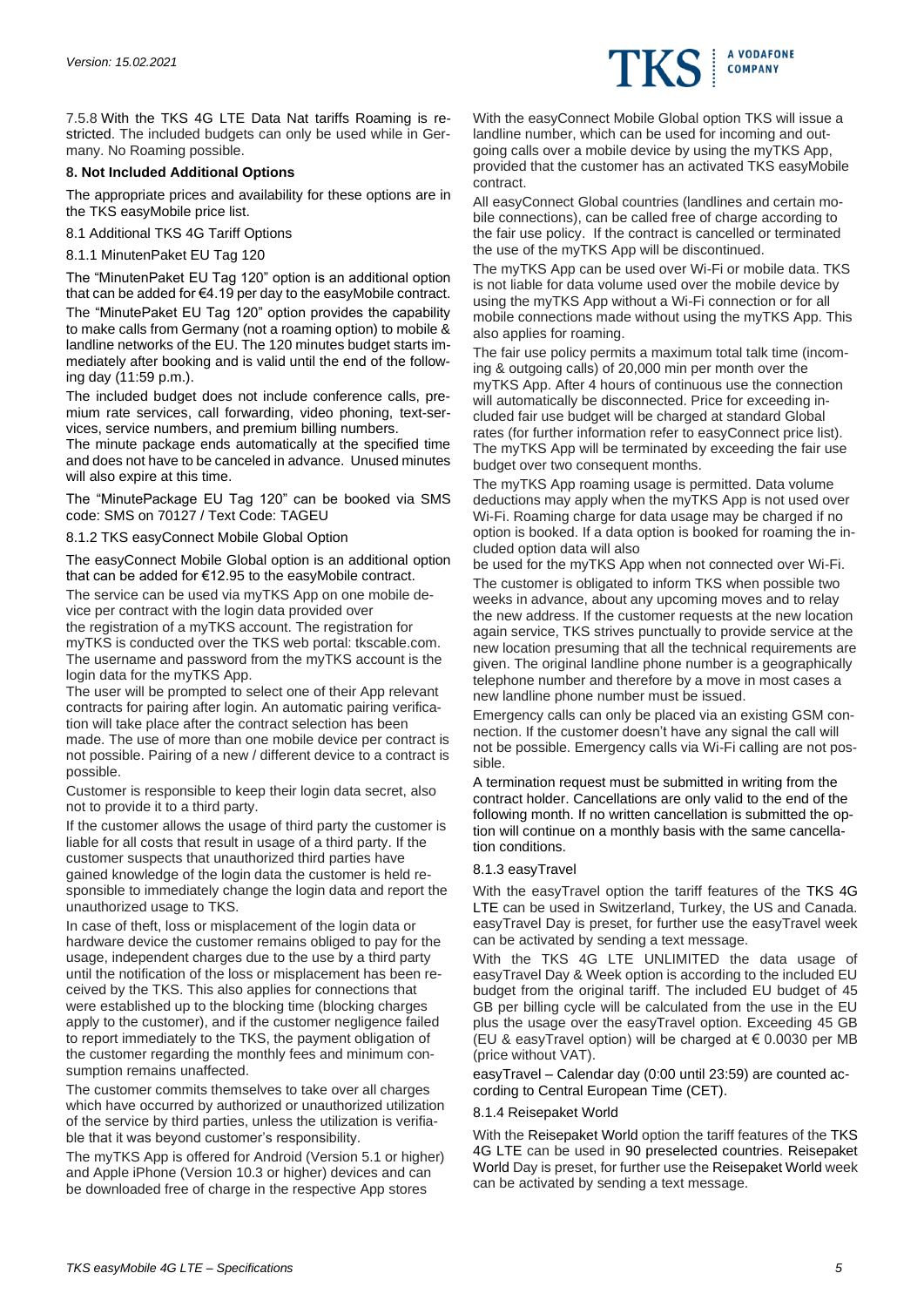

For long-distance travel the Reisepaket World includes per day:

- 50 minutes call time for outgoing and incoming calls
- 50 text messages
- 500 MB data volume

Reisepaket World - Calendar day (0:00 until 23:59) are counted according to Central European Time (CET).

## 8.1.5 SpeedUp Options

The SpeedUp options raise the included data to the request chosen option amount.

The SpeedUp option can be added at any time and goes into effect immediately.

Not available for 4G LTE UNLIMITED or Data service plans.

The SpeedUp option starts on the requested date and ends with the termination of mobile contract. The SpeedUp option can not be canceled without cancelling the entire mobile contract.

## SpeedUp Option Upgrade:

An upgrade to a higher volume SpeedUp option is permitted at anytime.

SpeedUp Option Downgrade:

A Downgrade to a lower volume SpeedUp option is not permitted.

• Unused data volume from the SpeedUp options will expire at the end of the billing cycle and will not rollover in the next billing cycle.

## 8.1.5.1 SpeedUp 1 GB

Raise the included data another 1 GB with the full LTE speed of maximum up to 500 mbps.

## 8.1.5.2 SpeedUp 3 GB

Raise the included data another 3 GB with the full LTE speed of maximum up to 500 mbps.

# 8.1.5.3 SpeedUp 6 GB

Raise the included data another 6 GB with the full LTE speed of maximum up to 500 mbps.

## 8.1.6 SpeedFlex Options

The SpeedFlex are options that can only be booked by the customer after the complete data volume has been used.

The customer can book the option by replying to the information message that the complete data volume has been reached per text to 70997. The offered volume of the SpeedFlex Options depends on the selected tariff. For price details refer to TKS easyMobile price list. This option can be booked more than once.

Not available for 4G LTE UNLIMITED or Data service plans, with the exception of the 4G LTE Data Int XXL.

## 8.2 Hold on service contract

Not available at the moment

## 8.3 MultiSIM Option

TKS offers the MultiSIM only as an eSIM version.

The eMultiSIM option provides the capability to use the same phone number and the included data volume from your existing tariff plan on more than one device. With one exception the TKS easyMobile UNLIMTED tariff plan has its own data budget for MultiSIMs.

The MultiSIM option is only available for the usage with a SmartWatch or FitnessTracker. It is possible to book a maximum of two additional eSIM profiles for an existing mobile phone contract. As a result, a total of up to three mobile devices will have the same phone number and use the data volume from the mobile phone tariff plan (exception the TKS easyMobile UNLIMTED tariff plan – refer to Data Volume).

The MultiSIM option is not available for any TKS easyMobile Data plans**.** 

With the MultiSIM option a TKS easyMobile eSIM will be additionally added to the easyMobile contract. After the Multi eSIM has been activated (activation fee required refer to TKS price list), follow the device manufacturer's instructions to pair the additional device with the mobile phone.

#### 8.3.1 Charges

There is a onetime activation fee per MultiSIM. The additional monthly fee, depends on the tariff plan (for all prices refer to TKS easyMobile price list)

#### 8.3.2 Requirements

Requirements for using a eMultiSIM are a TKS easyMobile tariff plan (not available for TKS easyMobile Data plans) and a compatible device (e.g. capable smartwatch, such as Apple Watch or Samsung Galaxy Watch).

## 8.3.3 Connections

#### 8.3.3.1 Outgoing calls:

Simultaneous outgoing calls on more than one SIM card are not possible.

#### 8.3.3.2 Incoming calls

The call is signaled simultaneously on all devices that are switched on. The connection will be established to the first line that accepts the incoming call. The other devices then fall silent. The call cannot be transferred to the other devices or used simultaneously (no conference call). When the connection has been placed the availability on the other devices will no longer be given. If another incoming call comes during the connection, the setting for call waiting or call forwarding take effect.

#### 8.3.4 Text / MMS

All incoming texts and MMS will be designated to the main SIM Card.

## 8.3.5 Data Volume

The included data volume of the TKS easyMobile tariff plan will be used for all activated MultiSIM cards (meaning shared data over all SIM cards belonging to the contract). Exception: The TKS Unlimited tariff plan has a dedicated data volume of 10 GB per MultiSIM card and does not affect the tariff plan's included data.

#### 8.3.6 GigaPasses

The TKS easyMobile eMultiSIM can be used with the GigaPasses that are included or added to the mobile contract. In this case also the data volume is shared over all activated cards belonging to the TKS easyMobile contract.

## 8.3.7 Roaming

TKS easyMobile eMultiSIM supports roaming. Important: the device being used with the Multi eSIM must also support this function so that roaming can be used (e.g. the Apple Watch does not support roaming).

## 8.3.8 Cancellation

Cancellation of the TKS easyMobile eMultiSIM is possible to the end of the following month. Each MultiSIM can be separately cancelled. When the mobile phone plan ends, TKS easyMobile eMultiSIM also ends automatically.

#### 8.4 easyTV Mobile

This additional option provides the capability to receive easyTV over a mobile hardware device.

TKS reserves the right to offer special reductions, sneak preview of upcoming new modular program packages, or free monthly service for their products and services.